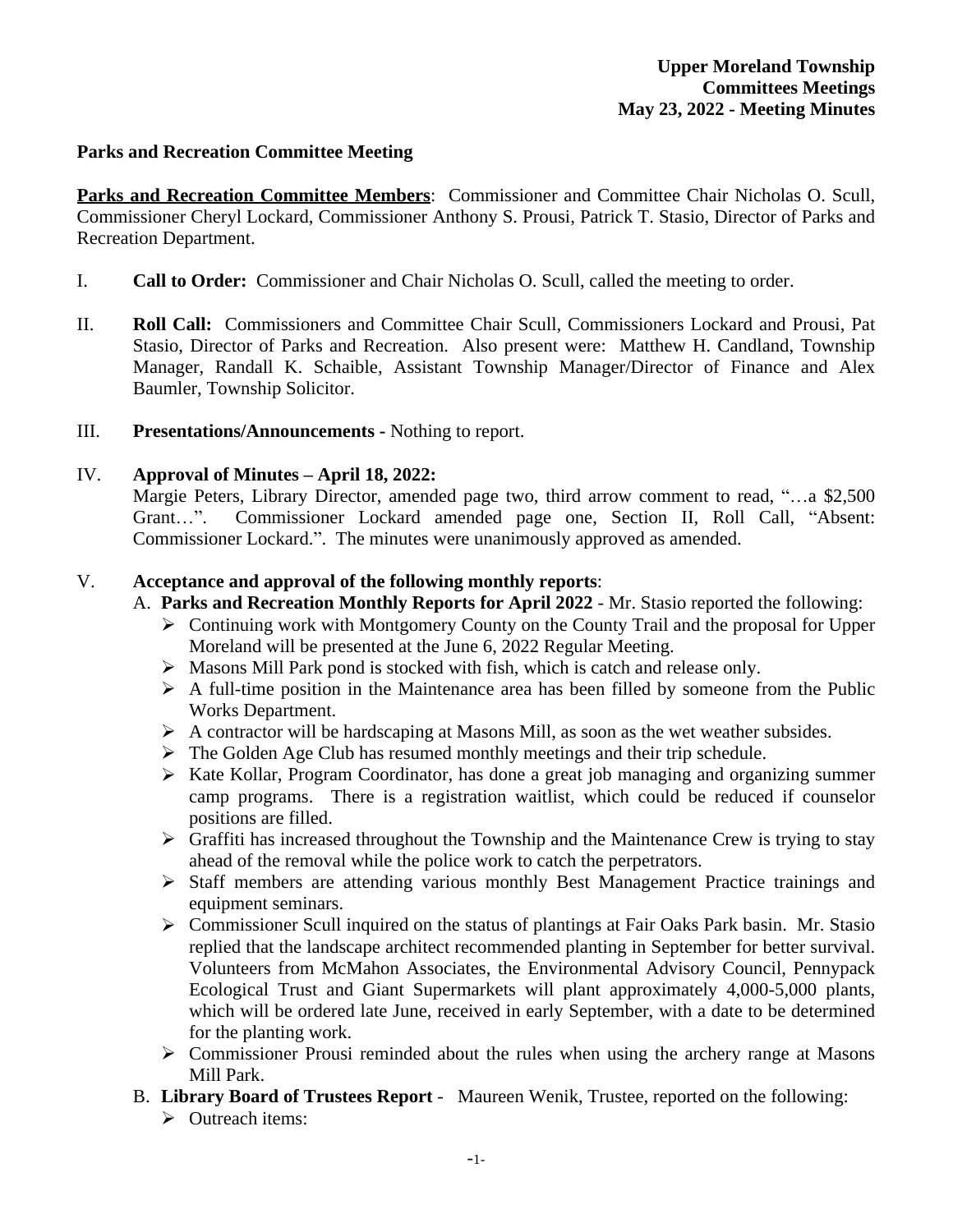- o Staff members provided a children's activity during the Earth Day Event at Masons Mill Park.
- o The historical librarian presented to the Rotary Club "The History of Libraries in the  $U.S.$ "
- o Staff members participated in a Student Fair, sponsored by Representatives Guenst and Sanchez.
- o Yoga Story Times are being offered on Tuesday mornings through August 10, 2022.
- o Pop Up Story Times are being offered on Wednesdays through August 17, 2022.
- $\triangleright$  In the Library:
	- o Summer Quest Reading for children and adults begins June 19, 2022, and the theme is "Oceans of Possibilities".
	- o Resuming test proctoring for the public and the Quiet Study Room is open.
	- o Orientation sessions for teen and adult volunteers are being planned.
	- o The EAC's community survey on single-use plastic bags is stationed in the front lobby.
	- o A commercial was filmed for Hatboro Federal Bank at the main reading table area.
	- o Hardcopies of the book "Saturday" by Oge Mora, the 2022 selection for Pennsylvania's One Book Early Literacy Initiative, were distributed to 10 area preschools and one to each preschool classroom at Queen Of Angels Elementary School.
	- o Thanked doners for their contributions to the Annual Friends of The Library's Fundraiser.
- Commissioner Prousi inquired about the status of the revised Naming Right policy and the new voice activated fire alarm. Ms. Peters replied that work on the fire alarm is moving along slowly because of delays with parts, and the Naming Right policy is being reviewed in accordance with the by-laws.

# VI. **Old Business** – Mr. Stasio reviewed the following:

# A. **Woodlawn Park Master Plan Development**:

- $\triangleright$  The first public meeting with Simone Collins will be held on May 25, 2022, 7:00 p.m., in the Township Building's Council Room. The main focus will be to generate ideas from the community on developing the park.
- The Committee will continue a discussion at a future meeting.

## B. **Fair Oaks Park Sale Resolution**:

- $\triangleright$  Mr. Baumler summarized the Orphans Court process involved in the sale of small portions of park property to residents abutting the park.
- The Committee recommends the Board of Commissioners take action at the June 6, 2022 Regular Meeting.

## C. **Downtown Fountain**:

- $\triangleright$  Options were discussed to add a pavilion carousel-style picnic table with a solar recharger, remove the old fountain, or install a refillable drinking dispenser.
- The Committee recommends the Board of Commissioners take action at the June 6, 2022 Regular Meeting on the carousel-style picnic table.

## VII. **New Business:**

# A. **DCNR Required Signature for Farmstead Grant**:

 $\triangleright$  Mr. Stasio explained that the Township's Solicitor is required to provide their signature.